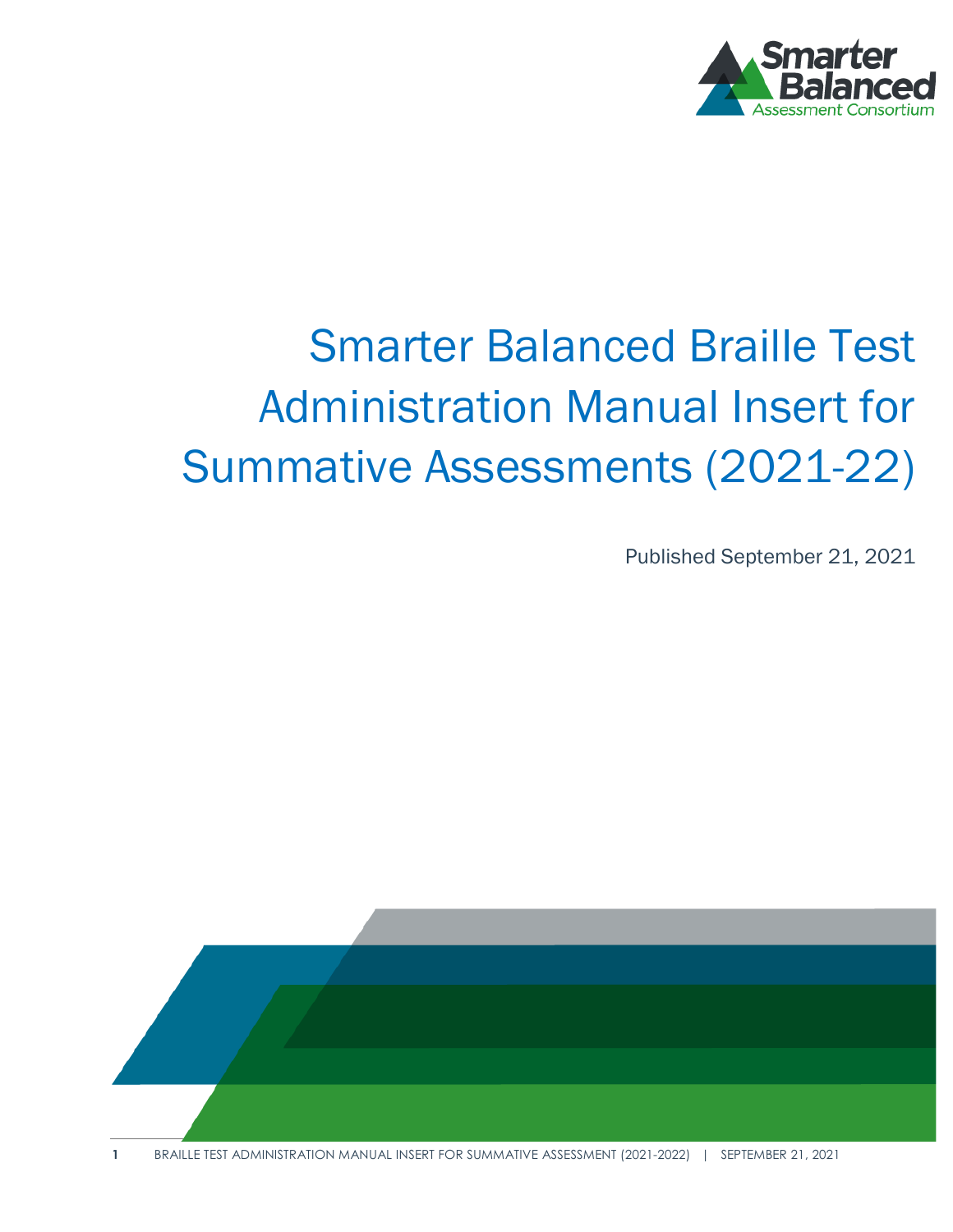# CONSIDERATIONS FOR BRAILLE ADMINISTRATION

Smarter Balanced offers various braille codes to help meet the individual needs and preferences of students taking the assessments with braille. For English language arts assessments, Smarter Balanced offers Unified English Braille (UEB) in both contracted and uncontracted forms. For Mathematics assessments, Smarter Balanced offers UEB with Nemeth and UEB with UEB Mathematics (technical) in both contracted and uncontracted forms.

NOTE: This document should in no way replace the *Smarter Balanced Summative Test Administration Manual* (available on the [resources page](https://smarterbalanced.alohahsap.org/resources#resource%20type=Testing%20System%20User%20Guide&assessment=Braille) of the Smarter Balanced portal on alohaHSAP.org). It is intended to direct school Test Coordinators and Test Administrators to unique points that apply to administering the assessment in braille.

#### SECTION 1: OVERVIEW OF ONLINE BRAILLE ASSESSMENT

Refer to Section 1 of the Smarter Balanced Summative Test Administration Manual (TAM).

The administration of the online braille assessment requires advanced preparation for both the test administrator (TA) and the student. The student accesses the online braille assessment via assistive technology using a refreshable braille display and screen reading software along with embossed files, which are downloaded directly from the testing platform. A braille embosser that can produce text and graphics may be needed. This may require testing in a separate location and allotting additional time for testing. The protocol for secure testing should be followed.

All Braille Assessment Test Administrators are expected to receive Hawaiʻi State Department of Education training prior to test administration. Please contact the Assessment Section (808-307-  $3636$  or hsa $@k12.hi.us$ ) if you have not received this training.

Prior to administering a test, TAs (and any other individuals who are administering any secure Smarter Balanced assessment) should familiarize themselves with the Smarter Balanced Summative Test Administration Manual, th[e](https://smarterbalanced.alohahsap.org/-/media/project/client-portals/hawaii-smarter-balanced/pdf/2021q3/crosswalk-of-accessibility-features-across-state-assessments-in-hawaii_2021-2022.pdf)

#### **Crosswalk of Accessibility Features Across State [Assessments](https://smarterbalanced.alohahsap.org/-/media/project/client-portals/hawaii-smarter-balanced/pdf/2021q3/crosswalk-of-accessibility-features-across-state-assessments-in-hawaii_2021-2022.pdf) in [Hawai'i](https://smarterbalanced.alohahsap.org/-/media/project/client-portals/hawaii-smarter-balanced/pdf/2021q3/crosswalk-of-accessibility-features-across-state-assessments-in-hawaii_2021-2022.pdf)**

the Usability, Accessibility, and Accommodations Guidelines, the Guide to Navigating the Online HSAP Administration, the Assistive Technology Manual as well as view the associated training modules. All manuals, user guides, and training modules are available on the [resources](https://smarterbalanced.alohahsap.org/resources#resource%20type=Testing%20System%20User%20Guide&assessment=Braille)  [page](https://smarterbalanced.alohahsap.org/resources#resource%20type=Testing%20System%20User%20Guide&assessment=Braille) of the Smarter Balanced portal on alohahsap.org. The TA or additional support person needs to have a working knowledge of the assistive technology being used by the student and be able to read braille to aid in administration.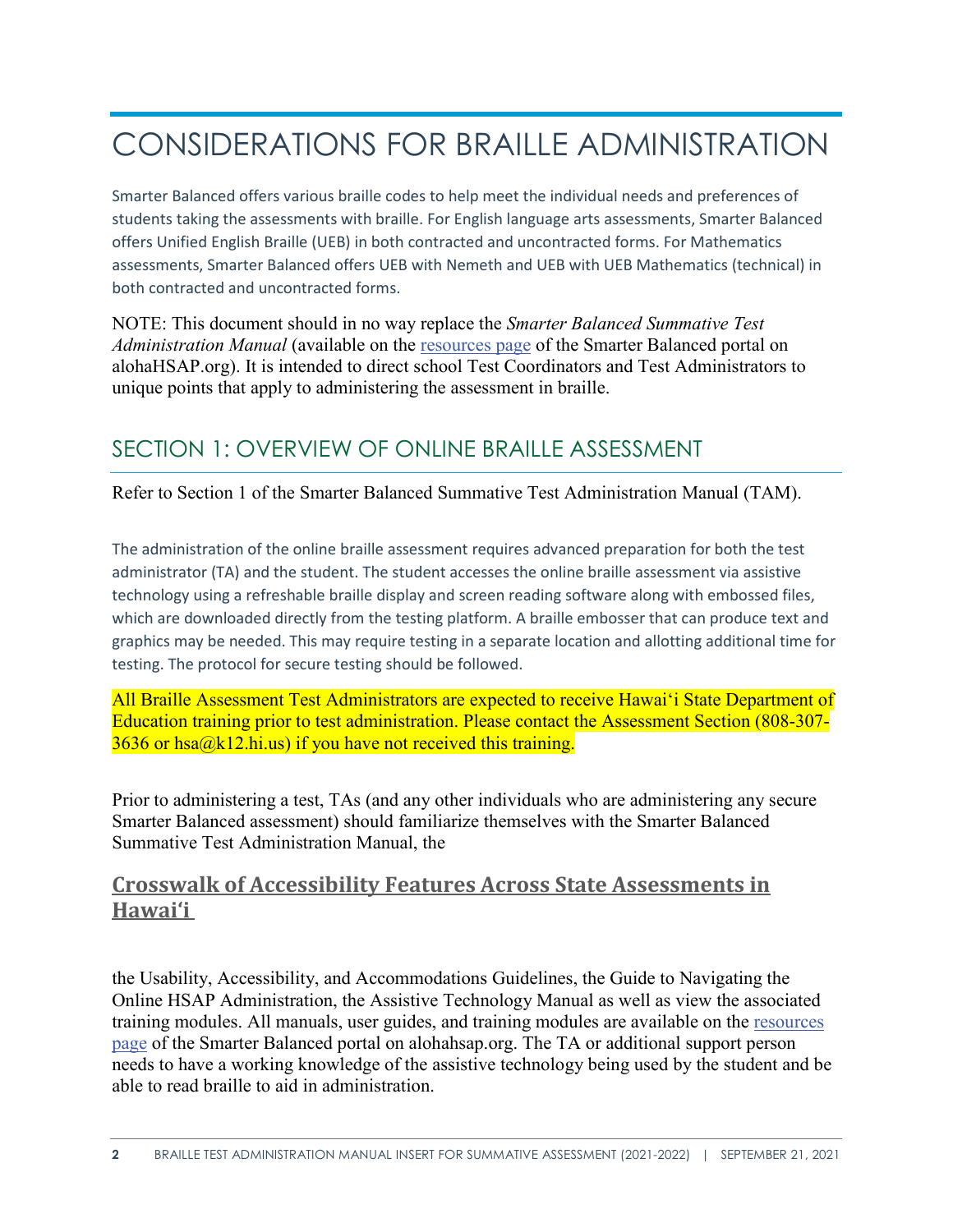### SECTION 2: TEST ADMINISTRATION RESOURCES

#### Refer to Section 2 of the TAM.

It is important that a student who is taking the braille assessment have adequate time in advance of test administration to practice navigating the assessment platform with the screen reader. Familiarization with the testing environment, navigation quick keys, as well as item types encountered on the assessment can be addressed by using the Practice and Training Tests.

The Practice and Training Tests can be used as a "guest" without TA login credentials or in a Secure Browser environment as a "student" with TA login credentials. To use the Secure Browser, the TA must pass the Online Test Administrator Training Course, log in with their TIDE password, and then log in the student using the student's legal first name and SSID.

#### SECTION 3: ENSURING TEST SECURITY

Refer to Section 3 of the TAM.

The administration of the assessment in braille requires embossing of test items, stimuli, reading passages, performance task materials, and writing prompts. Handling of these materials must follow the same protocol as stated in Section 3 of the TAM.

### SECTION 4: RESPONDING TO TESTING IMPROPRIETIES, IRREGULARITIES, AND BREACHES

Refer to Section 4 of the TAM.

There are no additional considerations for online braille assessments.

#### SECTION 5: APPEALS

Refer to Section 5 of the TAM.

Table 7 in the TAM addresses aspects that may affect a student who is taking the braille online assessment, such as the student not having the proper assigned accessibility resources provided at time of registration.

#### SECTION 6: TECHNOLOGY INFRASTRUCTURE

Refer to Section 6 of the TAM.

In addition to the information provided in Section 6 of the TAM, the following technology is required for administering the online braille assessment online:

- Screen reading software
- Refreshable braille display
- Duxbury braille transcription software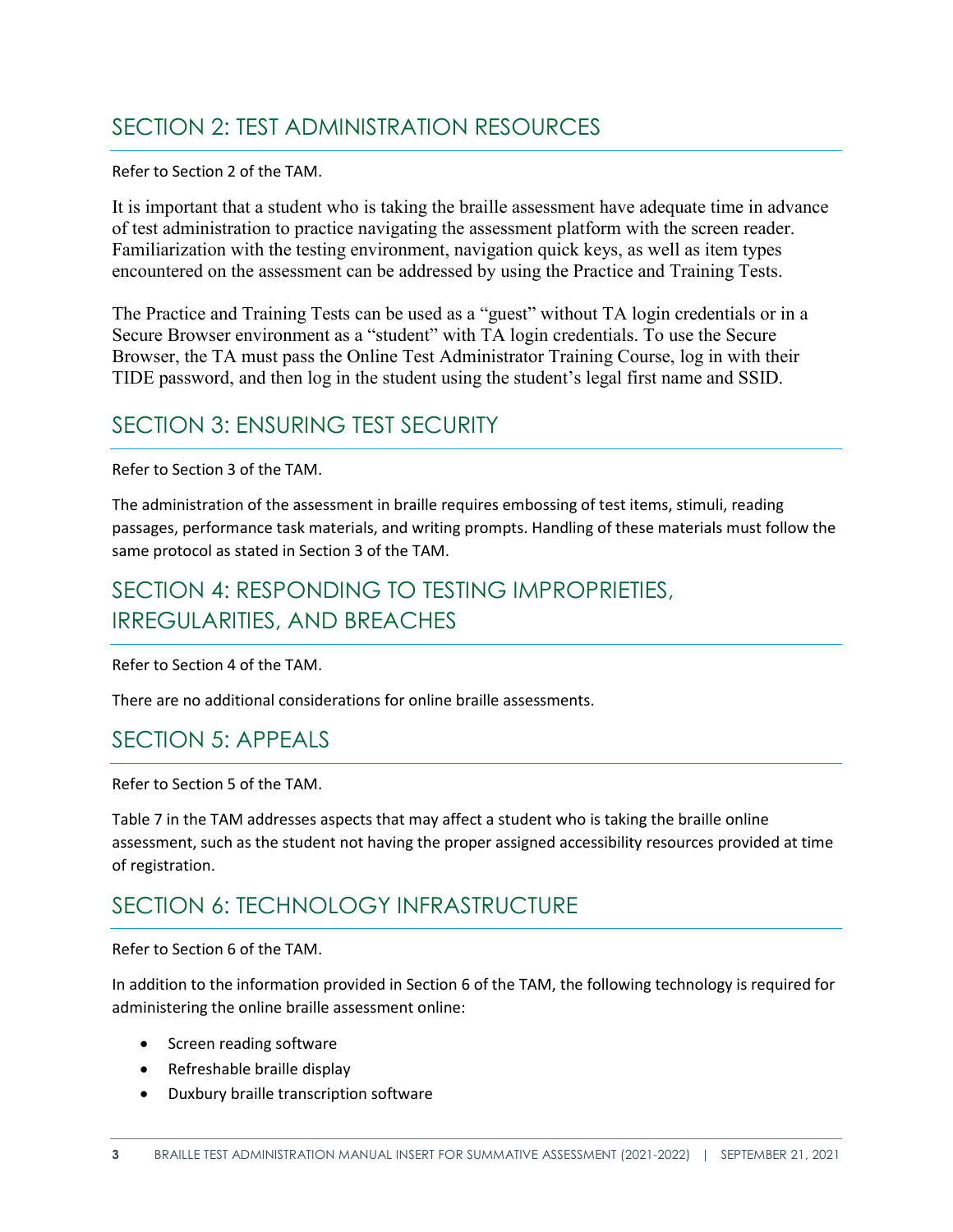- ViewPlus Tiger Embosser software
- Text embosser
- Graphic embosser

NOTE: An embosser that is capable of embossing both text and graphic files must be able to emboss PRN file types with multiple pages.

More detailed information is available on the [Assistive Technology Manual](https://smarterbalanced.alohahsap.org/resources/resources-2021-2022/assistive-technology-manual-and-braille-resources-2021-2022) and Braille [Resources](https://smarterbalanced.alohahsap.org/resources/resources-2021-2022/assistive-technology-manual-and-braille-resources-2021-2022) webpage.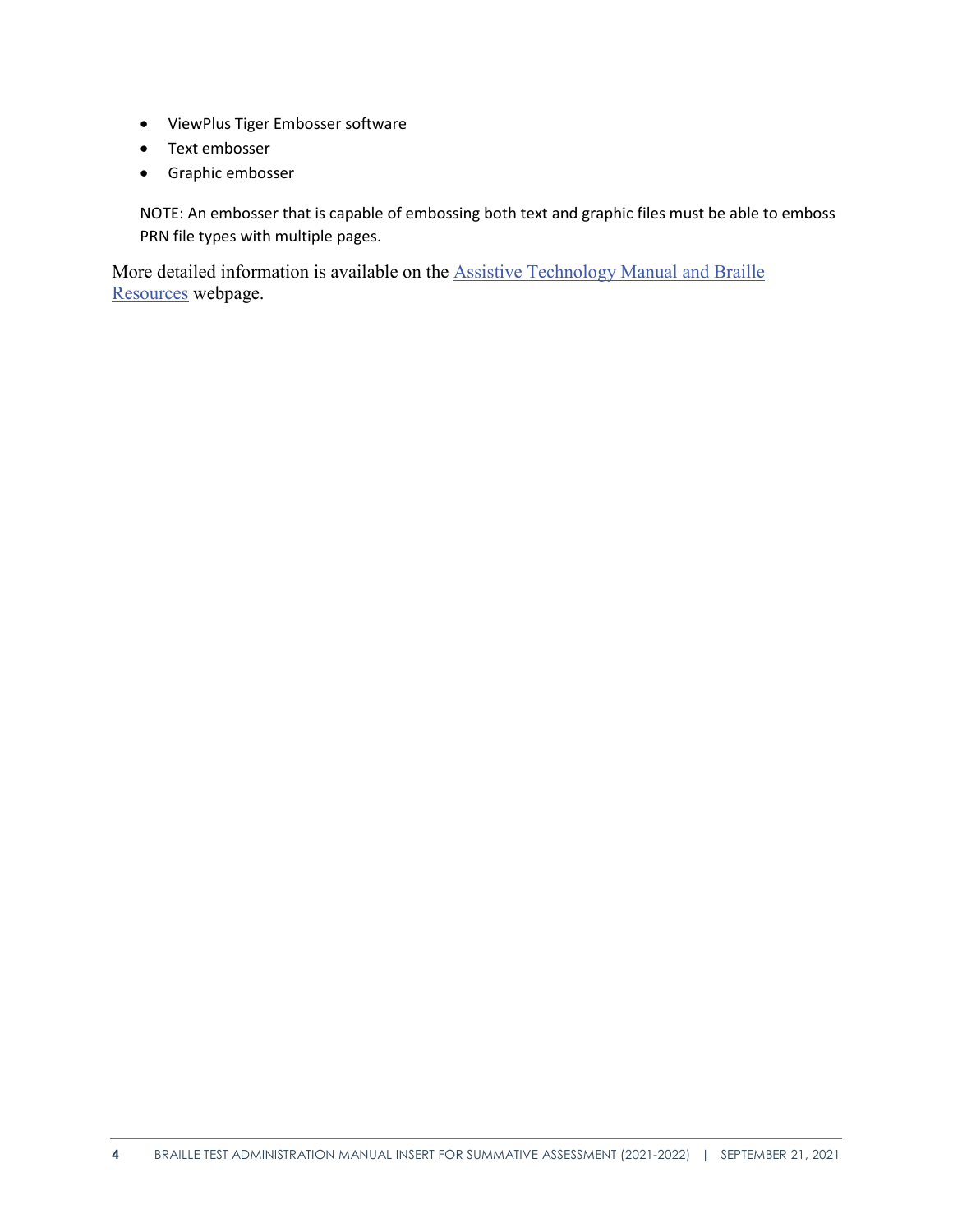Refer to Section 7 of the TAM.

Although the Smarter Balanced assessment is not timed, students taking the online braille assessment may need additional time due to the need for embossing test materials throughout the assessment. If there are multiple students testing at the same time who require the braille accommodation, logistical planning should occur in advance of the test administration. Ensure that adequate numbers of embossers are available on site. If there are shared resources throughout a district, planning in advance of the test administration to alleviate disruption of services for students not taking the assessment is important to consider.

## SECTION 8: UNIVERSAL TOOLS, DESIGNATED SUPPORTS, AND ACCOMMODATIONS

Refer to Section 8 of the TAM for detailed information regarding Universal Tools, Designated Supports, and Accommodations. A student taking the online braille assessment may also require additional universal tools, designated supports, and accommodations, such as a scribe or zoom. The student's team should be familiar with the

#### **Crosswalk of Accessibility Features Across State [Assessments](https://smarterbalanced.alohahsap.org/-/media/project/client-portals/hawaii-smarter-balanced/pdf/2021q3/crosswalk-of-accessibility-features-across-state-assessments-in-hawaii_2021-2022.pdf) in [Hawai'i](https://smarterbalanced.alohahsap.org/-/media/project/client-portals/hawaii-smarter-balanced/pdf/2021q3/crosswalk-of-accessibility-features-across-state-assessments-in-hawaii_2021-2022.pdf)**

and choose which supports provided on the assessment best align with the student's needs and are used in daily instruction.

## SECTION 9: PRIOR TO TEST ADMINISTRATION

Refer to Section 9 of the TAM.

In addition to information provided in Section 9 of the TAM, the following will aid in administration of online braille assessments.

- Ensure that the TA has adequate training for administering the braille online assessment.
- **As the embossed braille files do not have print indicators, consider having a person who reads** braille and has training on the testing protocol available during the entirety of testing. (This may be the TA).
- **E** Ensure that all assistive technology is properly installed and functioning with the secure browser, including configuring the screen reading program to ensure the screen reading program is recognized by the secure browser, and that the assessment is reading properly. (See *Assistive Technology Manual*).
- **Install Duxbury and ViewPlus Desktop Embosser Driver software on the TA computer. Ensure** that the TA has a working knowledge of these programs. (See *Assistive Technology Manual, Testing with Assistive Technology for Braille Tests – Configuring Embossing Software on TA Computers Before Testing Begins*).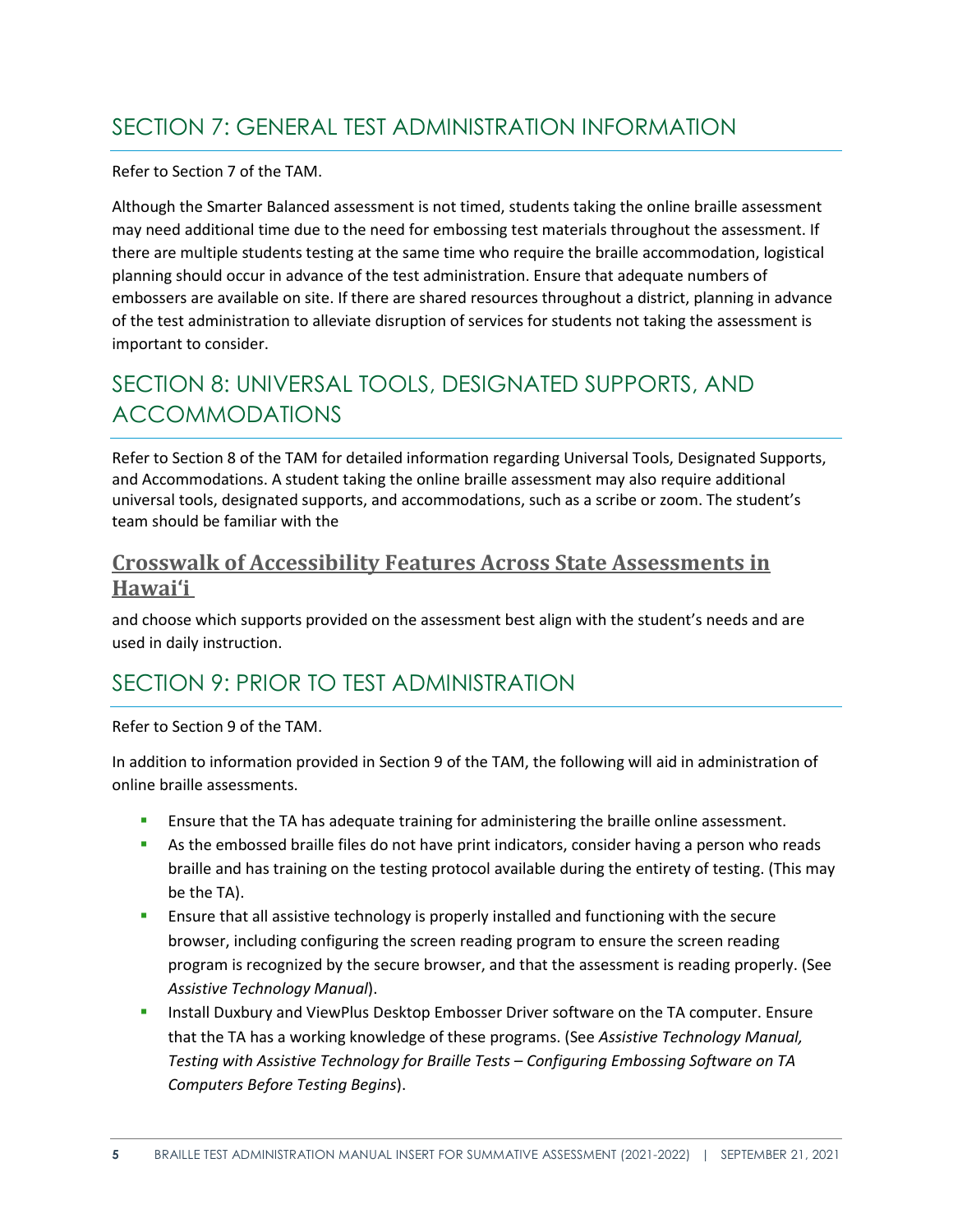- Ensure that a print embosser (used for BRF file types) and a graphic embosser (used for PRN file types) are installed and functioning on the TA computer.
- **E** Ensure that the student has had adequate opportunity to practice navigating with a screen reader within the testing environment. (See information about Practice and Training Tests in Section 2 above and the *Assistive Technology Manual, Administrating Braille Tests – Navigating the Test with JAWS*).
- **Emboss the navigation quick key reference guide (available from the secure browser) to have** available for the student during testing.
- Select the appropriate Summative Assessment option for the student. (See *Braille Options for Summative Assessment*).
- **EXECT 1.5** Ensure that the student has been registered for the appropriate braille code. This information can be gained from the student's team and/or the Teacher of the Visually Impaired.
- **E** Ensure the appropriate braille code for the student is available for the specific assessment. (See *Braille Options for Summative Assessment* and *Assistive Technology Manual, Administering Braille Tests – Setting Up Braille Test Sessions*).
- Ensure that Emboss Type is set for *on-request* or *auto-request* for each assessment. This may vary from student to student. Often students prefer emboss *on-request* for ELA, while the default setting for Math is *auto-request*. (*See Assistive Technology Manual, Administering Braille Tests – Setting Up Braille Test Sessions*).
- **Gather additional resources the student may need for the day of the assessment such as abacus,** Perkins Brailler, braille paper, braille notetaker (if allowed as an accommodation for notetaking), talking calculator (if using a calculator other than the embedded calculator as an accommodation), other notetaking tools, headphones, and other resources.

## SECTION 10: DAY OF TEST ADMINISTRATION

Refer to Section 10 of the TAM.

Additional information for administering the online braille assessment:

- **Braille embossers produce considerable noise and a separate location may be necessary for** the embosser to ensure student(s) are not distracted by the embosser.
- The student logs onto the assessment using screen reading software and refreshable braille display.
- As the student begins the assessment, the student accesses the item or stimulus with the student's screen reading software and refreshable braille display.
- The student can request the item or stimulus to be embossed or the item or stimulus autorequest demand is made automatically, depending upon the settings mentioned in Section 9.
- The TA receives the emboss (print) request and approves the request. The TA receives either a BRF file type or a PRN file type.
- **The TA then opens the appropriate program (Duxbury for BRF file types or ViewPlus Desktop** Embosser for PRN file types) and embosses the appropriate files.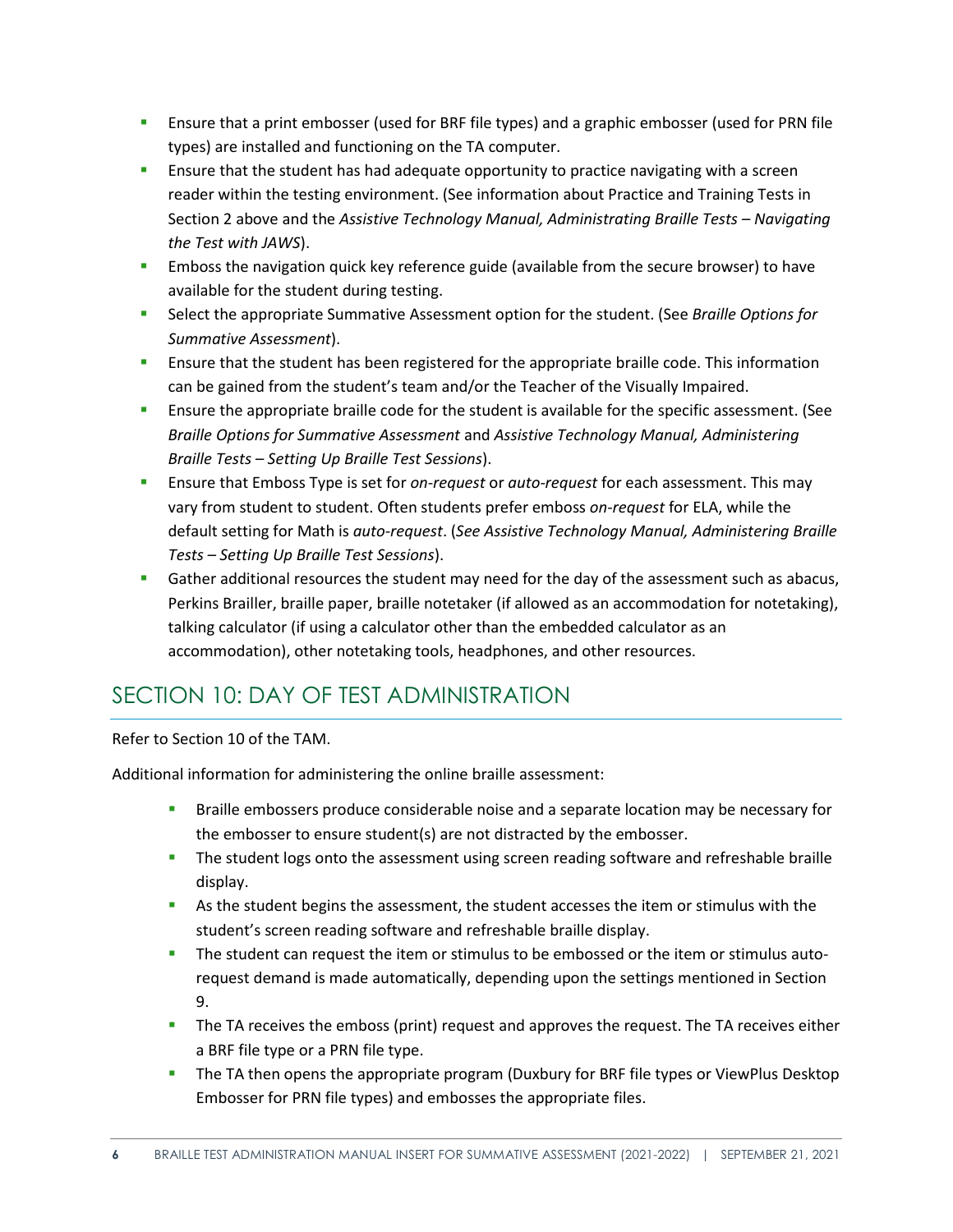- The TA must ensure that the appropriate embossed file is given to the student. If multiple students are testing with the same embosser, care must be taken to ensure the proper file is delivered to the student.
- **If additional time is needed for the student, refer to Section 10.1 of the TAM.**

#### SECTION 11: FOLLOWING TEST ADMINISTRATION

Refer to Section 11 of the TAM.

All materials embossed during administration, along with any notes taken by a student with either braille paper or with an assistive technology device need to be destroyed or deleted at the end of administration. In addition, files downloaded onto the TA computer must be deleted. Directions for deleting these files can be found in the *Assistive Technology Manual*, *Administering Braille Tests – Embossing Braille Print Requests for BRF and PRN Files*.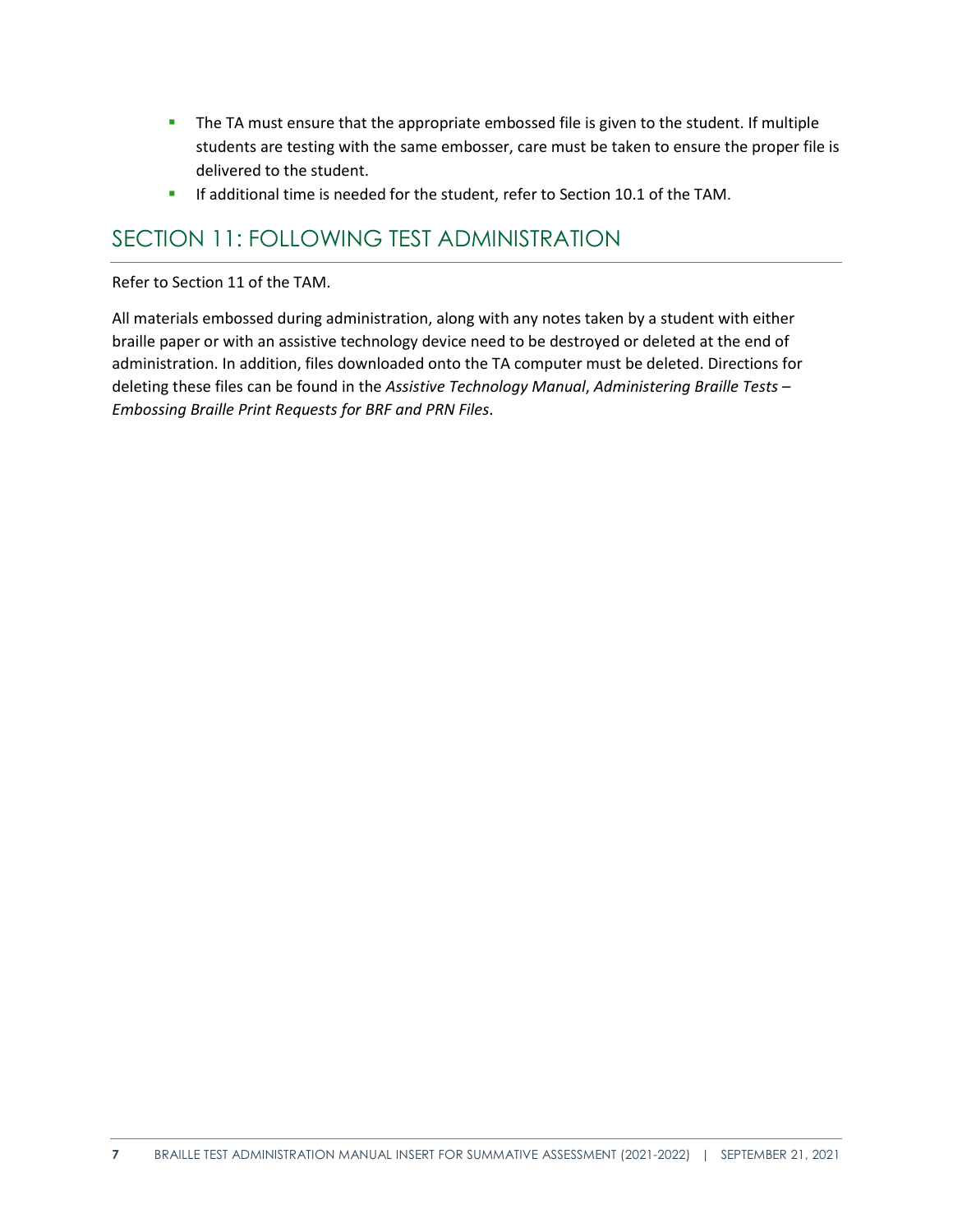## BRAILLE OPTIONS FOR SUMMATIVE ASSESSMENT (2021–2022 ADMINISTRATION)

### ENGLISH LANGUAGE ARTS

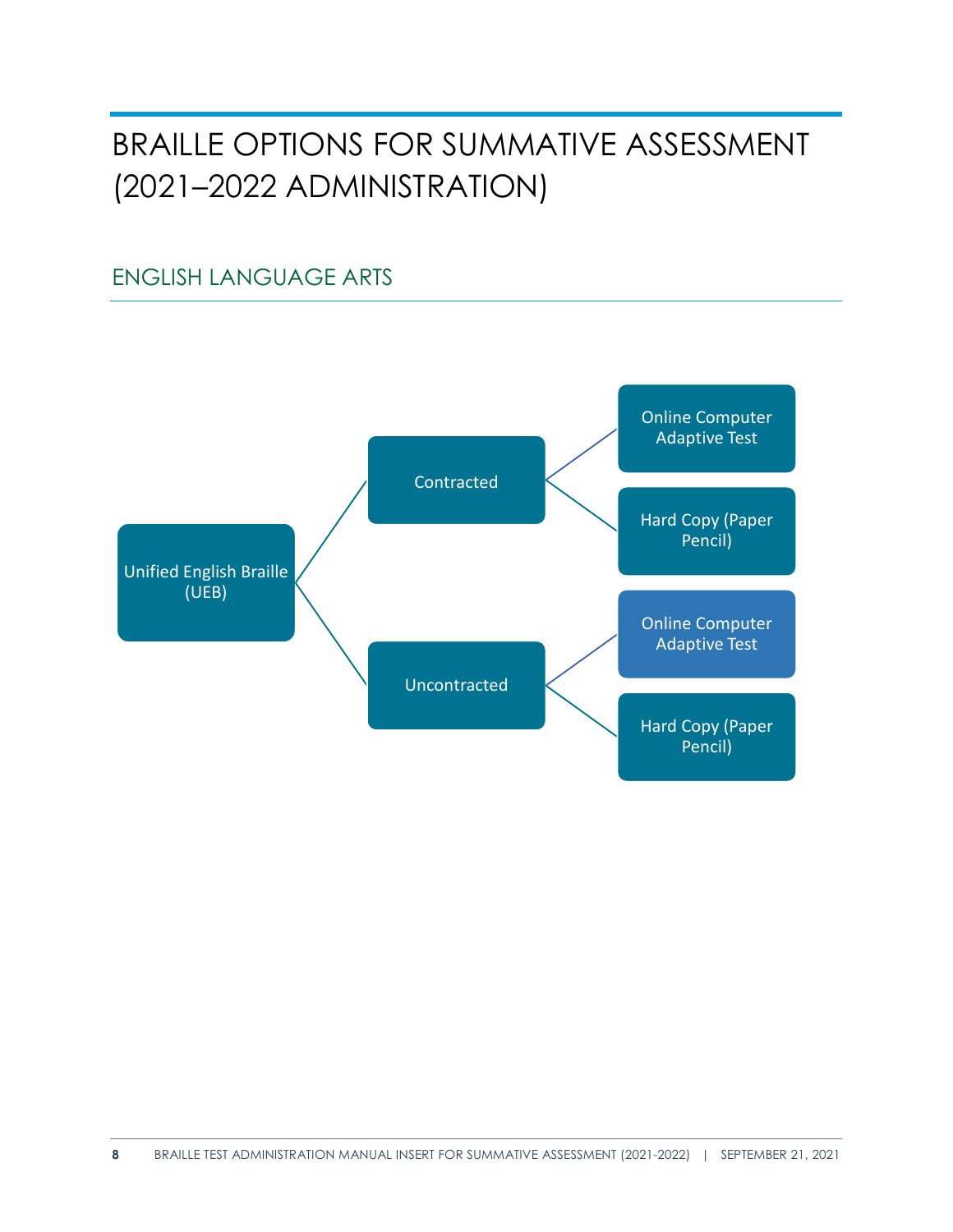#### MATHEMATICS